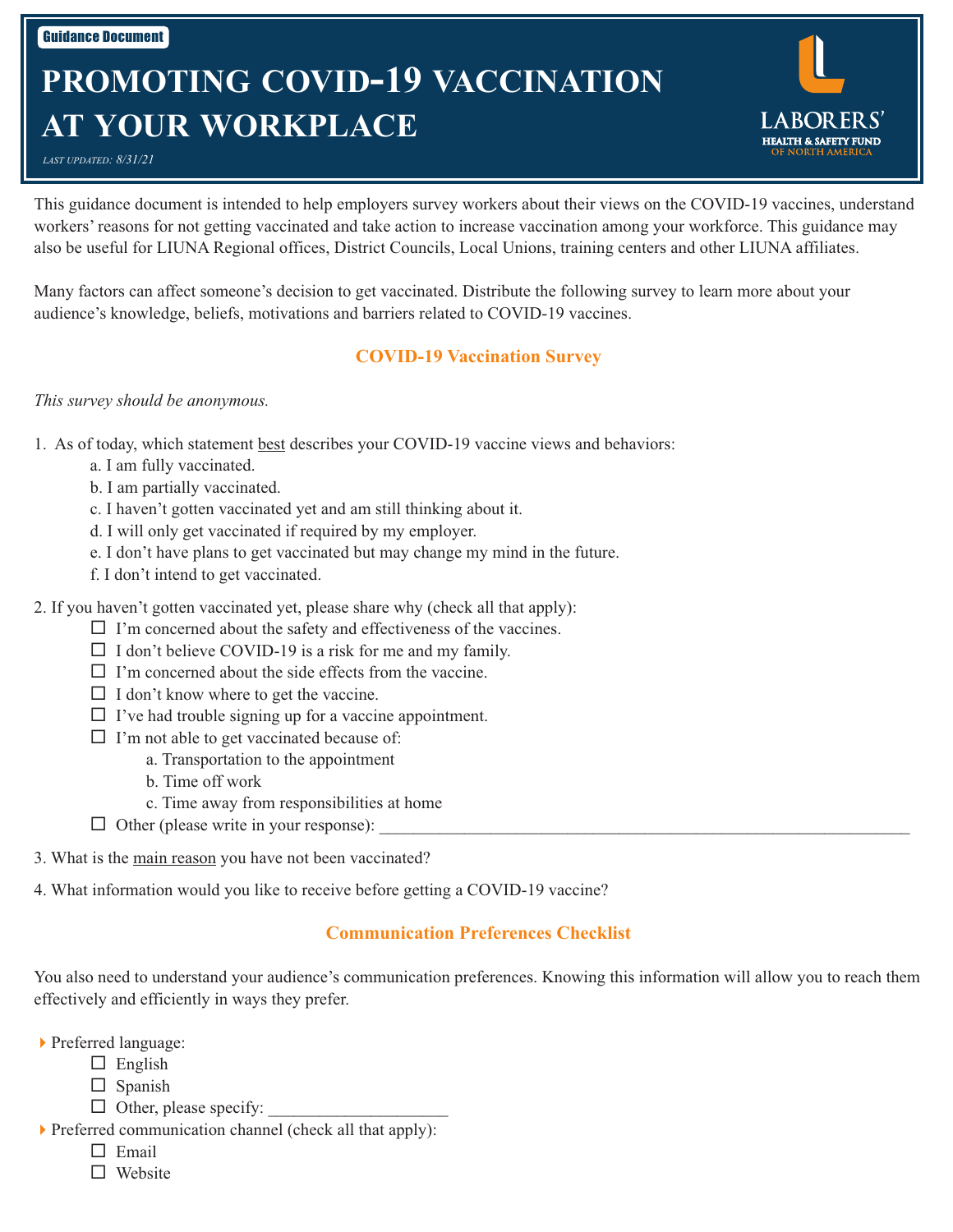- $\Box$  Social media
- $\Box$  Text message
- $\Box$  Print

 $\blacktriangleright$  Who do you consider as trusted sources for health information? (check all that apply)

- $\Box$  Employer
- $\Box$  Union leadership
- $\Box$  Healthcare providers
- $\Box$  LIUNA brothers and sisters

# **Creating Tailored Messages and Materials**

**Focus on your audience's "why" or motivations for getting vaccinated.** Tap into emotional triggers. The reasons that drive someone's decision to get vaccinated will always be the most compelling to them personally. For example, young adults may be less concerned about their own health, but more motivated to help prevent infection in older family members. Messages to them should emphasize protecting their loved ones.

**Incorporate values that resonate with your audience.** Position these values as reasons for getting vaccinated. For example, if your workforce values personal freedom, "vaccination helps you take personal control of your life and allows you to be free to live a healthy life." Proof of vaccination may also be required at certain venues (e.g., sporting events or concerts) or to travel to certain places.

**Send the message from multiple levels of the organization.** Share pictures or video of workers, supervisors and management getting the vaccine. This may help build trust among workers who are open to vaccination but reluctant to be among the first in a group to get vaccinated.

# **Use the results of your survey to target the specific barriers most prevalent among your workforce.**

## *Reason: "I'm concerned about the safety and effectiveness of the COVID-19 vaccines."*

**Response:** COVID-19 vaccines are safe:

- $\blacktriangleright$  COVID-19 vaccines were developed using science that has been around for decades.
- 4COVID-19 vaccines are not experimental. They went through all the required stages of clinical trials. Extensive testing and monitoring have shown these vaccines are safe and effective.
- 4COVID-19 vaccines have received and continue to undergo the most intensive safety monitoring in U.S. history.

COVID 19-vaccines are effective. They can keep you from getting and spreading the virus that causes COVID-19. The vaccines also help keep you from getting seriously ill and dying even if you do get COVID-19.

## *Reason: "I don't believe COVID-19 is a risk for me and my family."*

**Response:** Here is the reality of COVID-19 in the United States:

- ▶ There have been over 35 million cases.
- $\blacktriangleright$  Over 600,000 people have died.
- $\blacktriangleright$  The level of community transmission across the country is high.

The Delta variant is nearly twice as contagious as previous COVID-19 variants. Unvaccinated people remain at the greatest risk. Fully vaccinated people with breakthrough infections can spread the virus to others. To protect yourself, your family and your community from COVID-19, it is in your best interest to get vaccinated. Almost 70 percent of people age 12 years and older have received at least one COVID-19 vaccine dose; almost 60 percent are fully vaccinated. Ninety percent of people age 65 age and older have received at least one COVID-19 vaccine dose; 80 percent are fully vaccinated.

For more information, visit [https://covid.cdc.gov/covid-data-tracker.](https://covid.cdc.gov/covid-data-tracker)